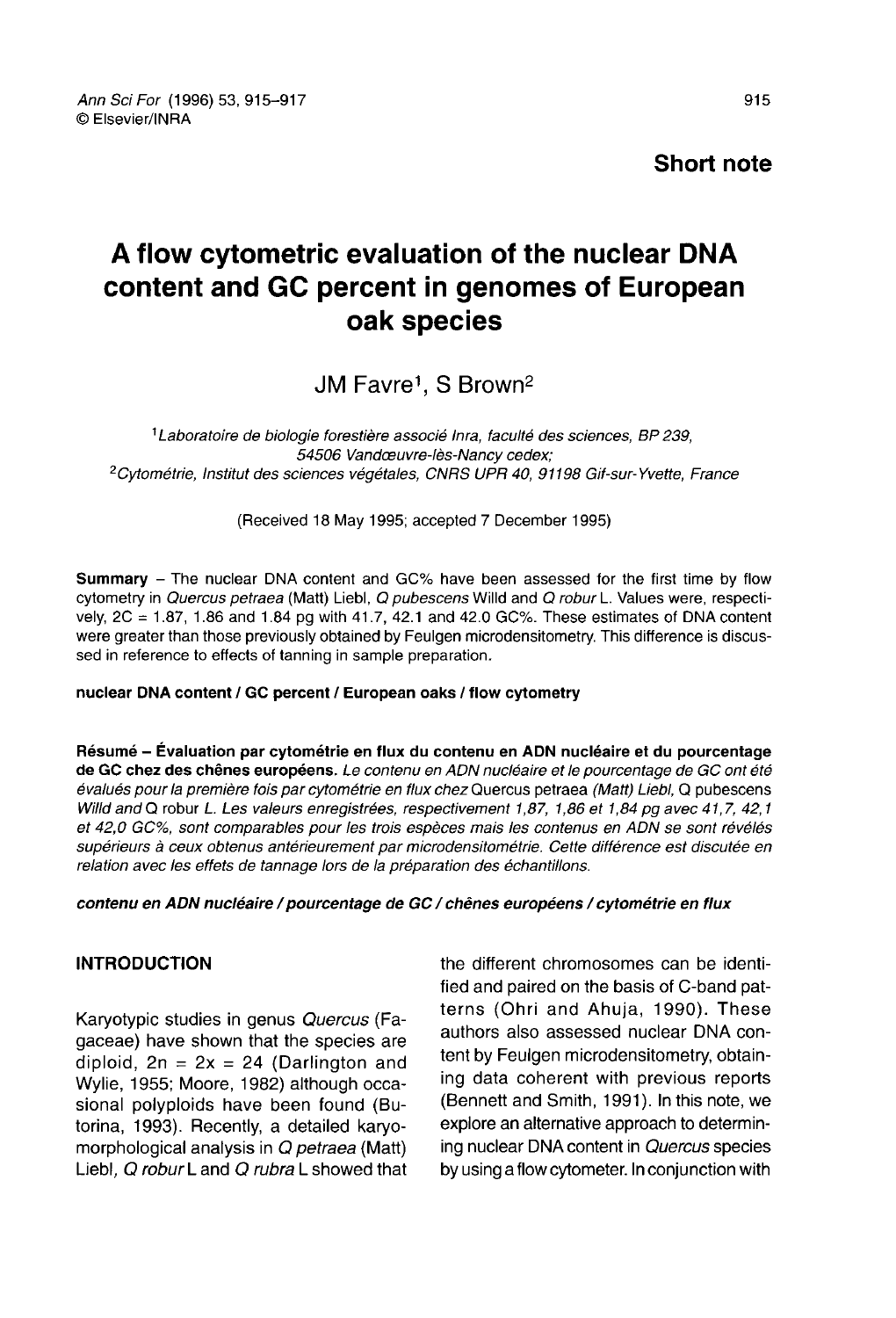this procedure, both intercalating and base specific dyes are used to enable calculation of the AT/GC base composition  $(=GC%)$  in a genome. The simple technique developed herein could be extended to estimate the ploidy level of Quercus plants on the basis of genome size relative to a standard plant of known ploidy.

## MATERIALS AND METHODS

The plant material was leaves of in vitro cloned plantlets of Q petraea (Matt) Liebl, Q pubescens Willd and Q robur L. Petunia hybrida cv Px Pc 6  $(2C = 2.85$  pg; 41% GC) was selected as an internal standard. The Q petraea and Q robur clones originated from donor trees in northeastern France (Lorraine). The Q pubescens donor tree was from the French southern Alps (Provence).

Three to four leaves of a single in vitro grown 2-month-old plantlet were chopped with a razor blade together with a leaf fragment of Petunia in 1 mL of Marie's nuclear isolation buffer (Marie and Brown, 1993) with 2.2 μL β-mercaptoethanol added fresh so that the buffer was used within 3 h. The crude suspension of nuclei was filtered through 30 μm nylon.

The total nuclear DNA was assessed after incubation with RNase (Boehringer), five units per mL, and ethidium bromide (Sigma), 30 μg per mL, as intercalating dye. The proportion of AT was measured separately using bisbenzimide Hoechst 33342 (Aldrich), 3 μg per mL, as base-specific dye and applying the fifth root relationship of Godelle et al (1993):

AT% of *Quercus* = AT% of Petunia 
$$
x (R_{Ho}/R_{Eb})^{1/5}
$$

where  $R_{Fb}$  = Intensity  $_{Quench}$  / Intensity  $_{Patuola}$  for ethidium bromide and  $R_{Ho}$  = Intensity  $_{Quercus}$  / Intensity <sub>Petunia</sub> for Hoechst 33342.

An EPICS V cytometer (Coulter, FL, USA) was used with an argon laser (Spectra-Physics 2025- 05) at 488 or 351 + 364 nm, for ethidium bromide or Hoechst, respectively, taking emissions of > 590 or 408-530 nm. Each event was analysed for pulse versus integral to avoid doublets, as explained in a general review of the method by Marie and Brown (1993). Nuclear DNA content values and GC% were calculated from five to six different samples of 5 000-6 000 isolated nuclei for each dye. Conversion of mass values into basepair number was done according to the factor 1 pg = 965 Mbp (Arumuganathan and Earle, 1991).

#### RESULTS AND DISCUSSION

Results are given in table I. They show a relatively uniform nuclear DNA content and base composition among the three species.

The DNA values are generally 12% greater than values previously published for the genus Quercus that are all about 1.6 pg per 2C interphasic nucleus: Q petraea  $2C = 1.6$  pg (Band, 1984 in Bennett and Smith, 1991), 1.8 pg (Greilhuber, 1988) or 1.58 pg (Ohri and Ahuja, 1990), Q robur  $2C = 1.59$  pg (Ohri and Ahuja, 1990).  $Q$  rubra 2C = 1.61 pg (Ohri and Ahuja, 1990). Olszewska and Osiecka (1984) gave a lower value for  $Q$  sessilis:  $2C = 1.0$  pg.

This difference may be due to different microdensitometry methods used by these authors. Plant extracts from Quercus species are prone to browning and tanning that can substantially interfere with Feulgen microdensitometry, as demonstrated

Table I. 2C nuclear DNA content in pg and Mbp, and base composition in GC% in Q robur, Q petraea and Q pubescens.

|             | 2C nuclear DNA content |      | <b>Base composition</b> |
|-------------|------------------------|------|-------------------------|
|             | pg (SD)                | Mbo  | GC%                     |
| Q robur     | 1.84(0.01)             | 1776 | 42.0                    |
| Q petraea   | 1.87(0.02)             | 1805 | 41.7                    |
| Q pubescens | 1.86(0.04)             | 1795 | 42.1                    |

SD: standard deviation.